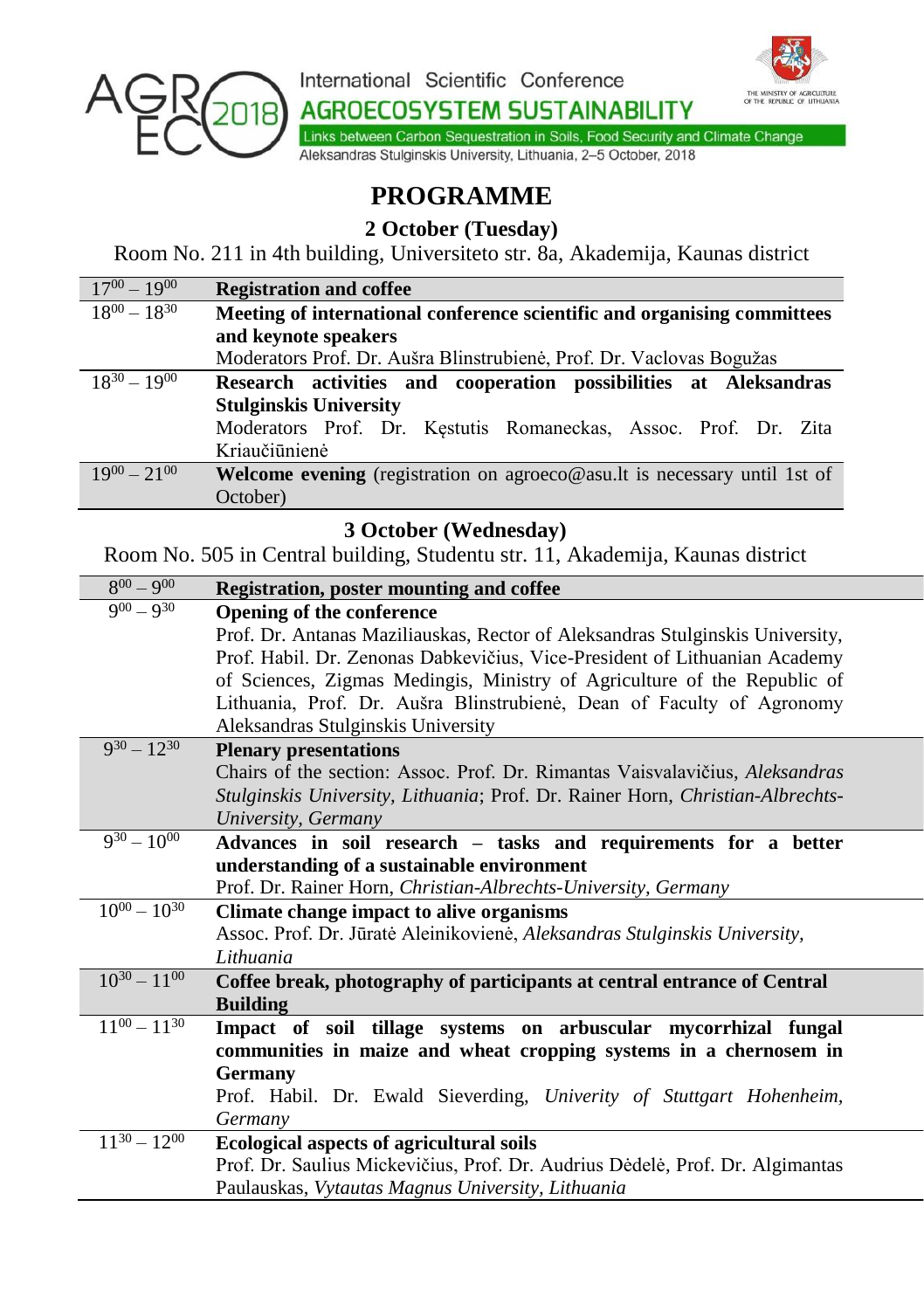| $12^{00} - 12^{30}$ | Cambisol and Retisol quality changes under long-term contrasting                                                                                        |
|---------------------|---------------------------------------------------------------------------------------------------------------------------------------------------------|
|                     | management in Lithuania                                                                                                                                 |
|                     | Leading Researcher Dr. Virginijus Feiza, Senior Researcher Dr. Dalia                                                                                    |
|                     | Feizienė, Leading Researcher Dr. Danutė Karčauskienė, Senior Researcher Dr.                                                                             |
|                     | Aleksandras Velykis, Researcher Dr. Antanas Satkus, Researcher Assoc. Prof.                                                                             |
|                     | Dr. Jonas Volungevičius, PhD Student Mykola Kochiieru, Lithuanian                                                                                       |
|                     | Research Centre for Agriculture and Forestry, Lithuania                                                                                                 |
| $12^{30} - 13^{30}$ | Lunch, poster presentations                                                                                                                             |
| $13^{30} - 15^{00}$ | <b>Oral presentations</b>                                                                                                                               |
|                     | Chairs of the section: Prof. Dr. Vaclovas Bogužas, Aleksandras Stulginskis                                                                              |
|                     | University, Lithuania; Prof. Habil. Dr. Ewald Sieverding, Univerity of                                                                                  |
|                     | Stuttgart Hohenheim, Germany                                                                                                                            |
| $13^{30} - 13^{45}$ | Innovations - a cornerstone of bioeconomy development                                                                                                   |
|                     | Prof. Dr. Vilija Aleknevičienė, Aleksandras Stulginskis University, Lithuania                                                                           |
| $13^{45} - 14^{00}$ | Potentials and limitations of legumes in providing ecosystem services                                                                                   |
|                     | Leading Researcher Dr. Žydrė Kadžiulienė, Junior Researcher PhD Student                                                                                 |
|                     | Monika Toleikienė, Senior Researcher Dr. Lina Šarūnaitė, Leading Researcher                                                                             |
|                     | Dr. Skaidrė Supronienė, Junior Researcher Dr. Kristyna Razbadauskienė,                                                                                  |
|                     | Senior Researcher Dr. Aušra Arlauskienė, Lithuanian Research Centre for                                                                                 |
|                     | Agriculture and Forestry, Lithuania                                                                                                                     |
| $14^{00} - 14^{15}$ | The response of faba bean productivity to soil tillage intensity                                                                                        |
|                     | Prof. Dr. Kęstutis Romaneckas, PhD Student Rasa Kimbirauskienė, Lect. Dr.                                                                               |
|                     | Aida Adamavičienė, Assoc. Prof. Dr. Aušra Sinkevičienė, Prof. Dr. Vaclovas                                                                              |
|                     | Bogužas, Prof. Dr. Egidijus Šarauskis, Assoc. Prof. Dr. Vidmantas Butkus,                                                                               |
|                     | Prof. Dr. Algirdas Jasinskas, Researcher Dr. Sidona Buragienė, Aleksandras                                                                              |
| $14^{15} - 14^{30}$ | Stulginskis University, Lithuania                                                                                                                       |
|                     | The suitability of selected spring cultivars for autumn sowing                                                                                          |
|                     | Researcher Dr. Marta Wyzińska, Assoc. Prof. Dr. Jerzy Grabiński, Institute of<br>Soil Science and Plant Cultivation - State Research Institute, Poland, |
|                     |                                                                                                                                                         |
|                     | Researcher Dr. Marzena Mikos-Szymańska, New Chemical Syntheses<br>Institute, Poland                                                                     |
| $14^{30} - 14^{45}$ | Potassium as indicator of soil profile formation and change of its physico-                                                                             |
|                     | chemical properties                                                                                                                                     |
|                     | Assoc. Prof. Dr. Rimantas Vaisvalavičius, Aleksandras Stulginskis University,                                                                           |
|                     | Researcher Assoc. Prof. Dr. Jonas Volungevičius, Vilnius University,                                                                                    |
|                     | Researcher Dr. Kristina Amalevičiūtė-Volungė, Leading Researcher Dr.                                                                                    |
|                     | Alvyra Šlepetienė, Leading Researcher Dr. Virginijus Feiza, Lithuanian                                                                                  |
|                     | Research Centre for Agriculture and Forestry, Dr. Virgilija Gregorauskienė,                                                                             |
|                     | Lithuanian Geological Survey, Lithuania                                                                                                                 |
| $14^{45} - 15^{00}$ | Effect of crop rotation structure on perennial weed distribution                                                                                        |
|                     | Leading Researcher Dr. Livija Zarina, Researcher MSc Dace Piliksere,                                                                                    |
|                     | Institute of Agricultural Resources and Economics, Latvia, Researcher                                                                                   |
|                     | Dr. Liga Zarina, University of Latvia, Latvia                                                                                                           |
| $15^{00} - 15^{30}$ | Coffee break, poster presentations                                                                                                                      |
| $15^{30} - 17^{00}$ | <b>Oral presentations</b>                                                                                                                               |
| $15^{30} - 15^{45}$ | The effect of superabsorbent polymer application on yielding of spring                                                                                  |
|                     | wheat                                                                                                                                                   |
|                     | Assoc. Prof. Dr. Jerzy Grabiński, Researcher Dr. Marta Wyzińska, Assoc.                                                                                 |